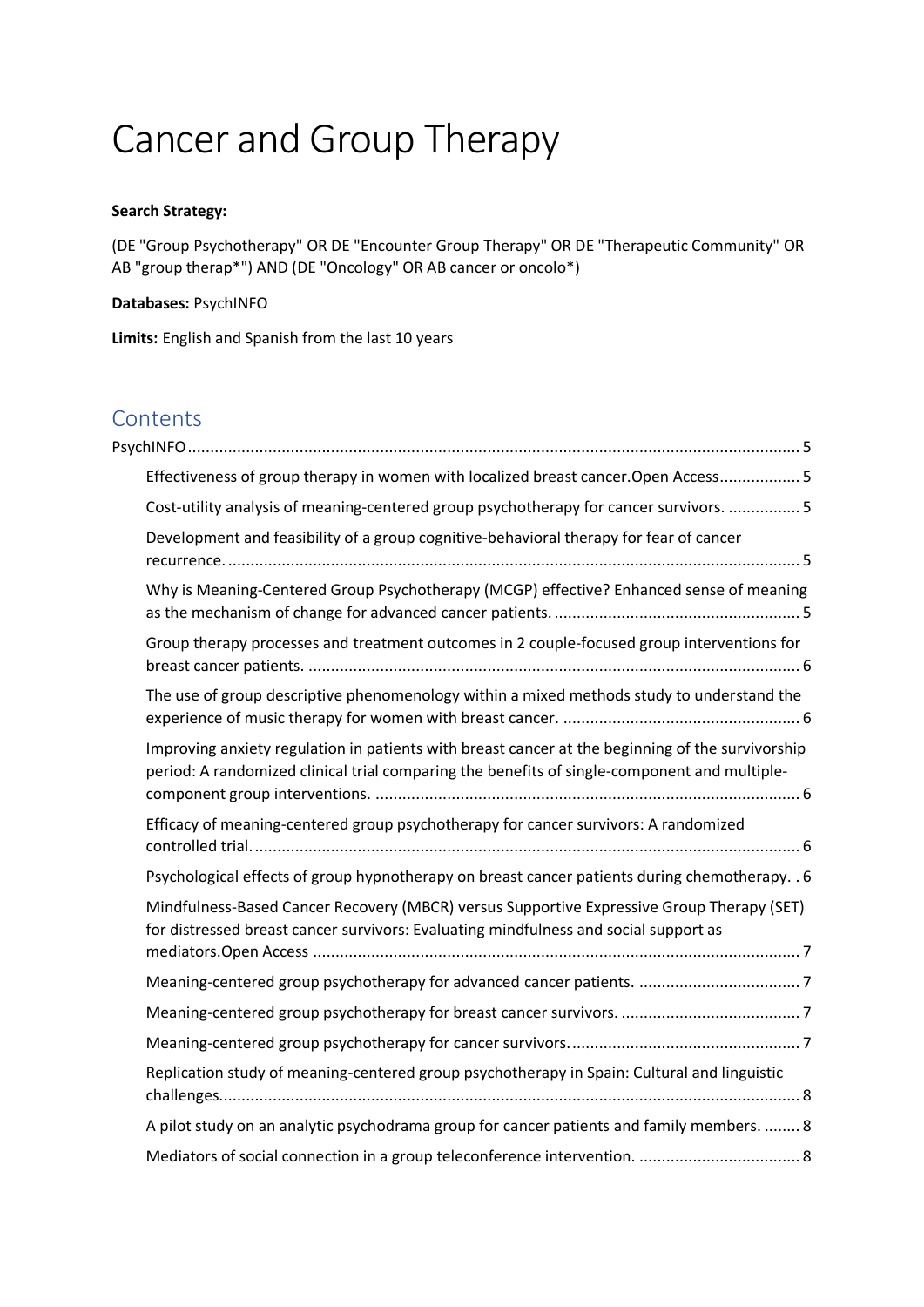| Adjustment to cancer: Exploring patients' experiences of participating in a psychodramatic                                                                                             |
|----------------------------------------------------------------------------------------------------------------------------------------------------------------------------------------|
| A randomized clinical trial of a supportive versus a skill-based couple-focused group                                                                                                  |
| Randomized-controlled trial of mindfulness-based cancer recovery versus supportive expressive<br>group therapy among distressed breast cancer survivors (MINDSET): Long-term follow-up |
|                                                                                                                                                                                        |
| The EMDR integrative group treatment protocol for patients with cancer.  9                                                                                                             |
| Massive trauma in a community exposed to asbestos: Thinking and dissociation among the                                                                                                 |
| Breast and prostate cancer survivor responses to group exercise and supportive group                                                                                                   |
| Breast and ovarian cancer survivors' experience of participating in a cognitive-existential group                                                                                      |
| Deconstructing therapeutic mechanisms in cancer support groups: Do we express more                                                                                                     |
| Mindfulness-based cancer recovery and supportive-expressive therapy maintain telomere<br>length relative to controls in distressed breast cancer survivors. Open Access  10            |
|                                                                                                                                                                                        |
| Supportive-expressive and other forms of group psychotherapy in cancer care.  11                                                                                                       |
| Meaning-centered group psychotherapy in cancer survivors: A feasibility study.  11                                                                                                     |
| Feasibility of an online cognitive behavioral-based group intervention for adolescents treated                                                                                         |
| Effectiveness and cost-effectiveness of meaning-centered group psychotherapy in cancer                                                                                                 |
|                                                                                                                                                                                        |
| Meaning-centered group psychotherapy for patients with advanced cancer: A treatment                                                                                                    |
| Effect of psychosocial interventions on outcomes of patients with colorectal cancer: A review of                                                                                       |
| Exploring the influence of gender-role socialization and objectified body consciousness on body                                                                                        |
|                                                                                                                                                                                        |
|                                                                                                                                                                                        |
|                                                                                                                                                                                        |
| Eficacia de la terapia de grupo en cáncer de mama: Evolución de las emociones desadaptativas.                                                                                          |
| Factors associated with attrition from a randomized controlled trial of meaning-centered group                                                                                         |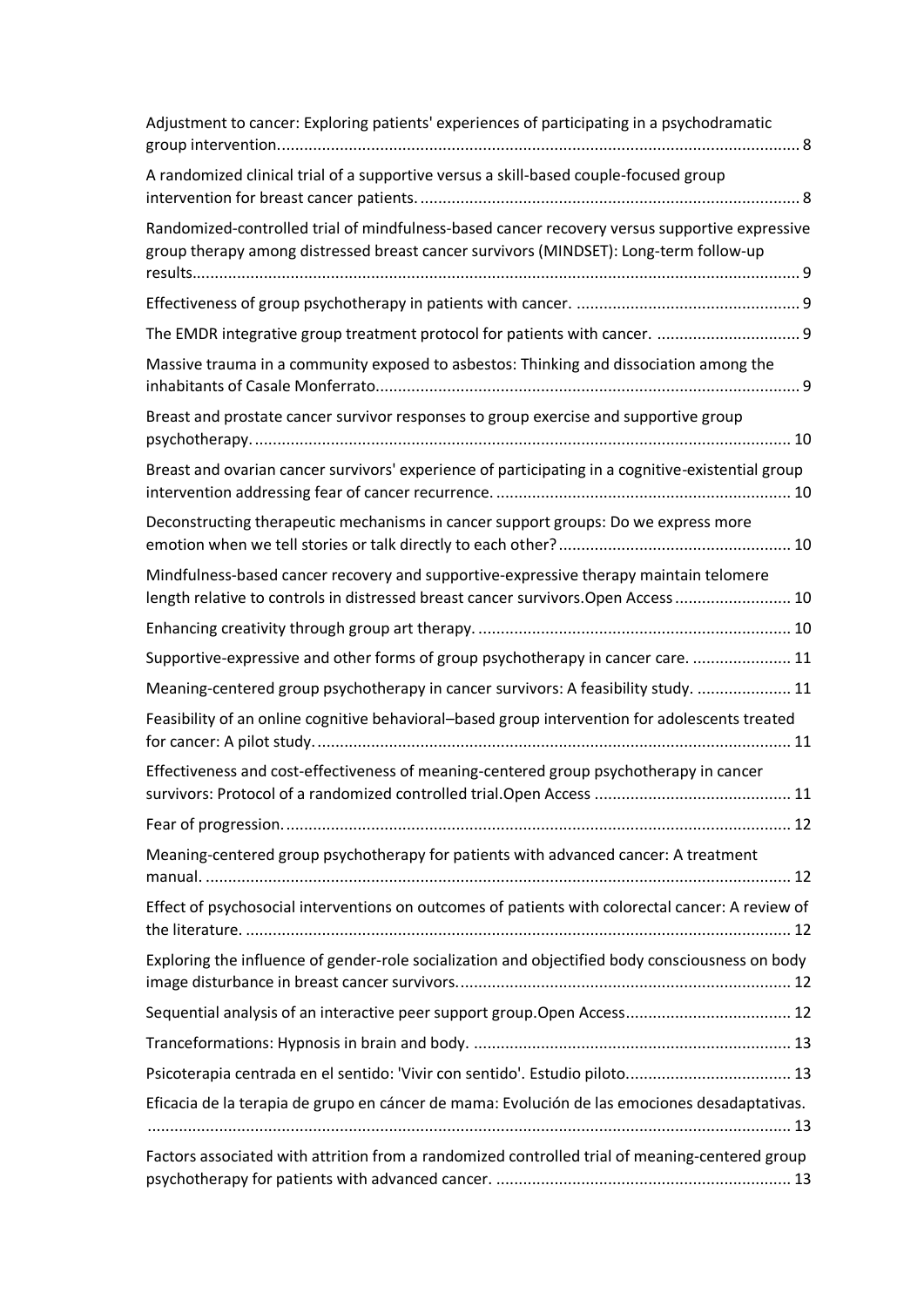| Psycho-spiritual integrative therapy: Psychological intervention for women with breast cancer.                                                                                 |
|--------------------------------------------------------------------------------------------------------------------------------------------------------------------------------|
| Randomized trial of therapeutic group by teleconference: African American women with breast                                                                                    |
| Women's experiences of group cognitive behaviour therapy for hot flushes and night sweats<br>following breast cancer treatment: An interpretative phenomenological analysis 14 |
| Mindfulness-based cognitive therapy reduces chronic cancer-related fatigue: A treatment                                                                                        |
|                                                                                                                                                                                |
| Percepciones de los padres de niños enfermos de cáncer sobre los cambios en las relaciones                                                                                     |
| Intervención psicoterapéutica grupal intensiva realizada en un entorno natural para el                                                                                         |
| Un Novendoso Grupo Terapéutico para Mujeres con Cáncer de Mama Avanzado: Una                                                                                                   |
| Cost-effectiveness of cognitive-behavioral group therapy for dysfunctional fear of progression                                                                                 |
| A preliminary report on innovative group therapy in an oncology in-patient department: A                                                                                       |
| Interest in a group psychotherapy program among Philippine breast cancer patients and its                                                                                      |
| The effectiveness of group music psychotherapy in improving the self-concept of breast cancer                                                                                  |
| Supportive expressive group therapy for women with advanced ovarian cancer 16                                                                                                  |
| Cognitive-existential group therapy and cognitive instructional therapy for breast cancer                                                                                      |
|                                                                                                                                                                                |
|                                                                                                                                                                                |
| Psicoterapia positiva grupal en cáncer. Hacia una atención psicosocial integral del superviviente                                                                              |
| Meaning-centered group psychotherapy for patients with advanced cancer: A pilot randomized                                                                                     |
| Group psychotherapy of dysfunctional fear of progression in patients with chronic arthritis or                                                                                 |
| Effects of supportive-expressive group therapy in breast cancer patients with affective                                                                                        |
| Effects of supportive-expressive group therapy on pain in women with metastatic breast                                                                                         |
| The effectiveness of a psycho-educational group after early-stage breast cancer treatment:                                                                                     |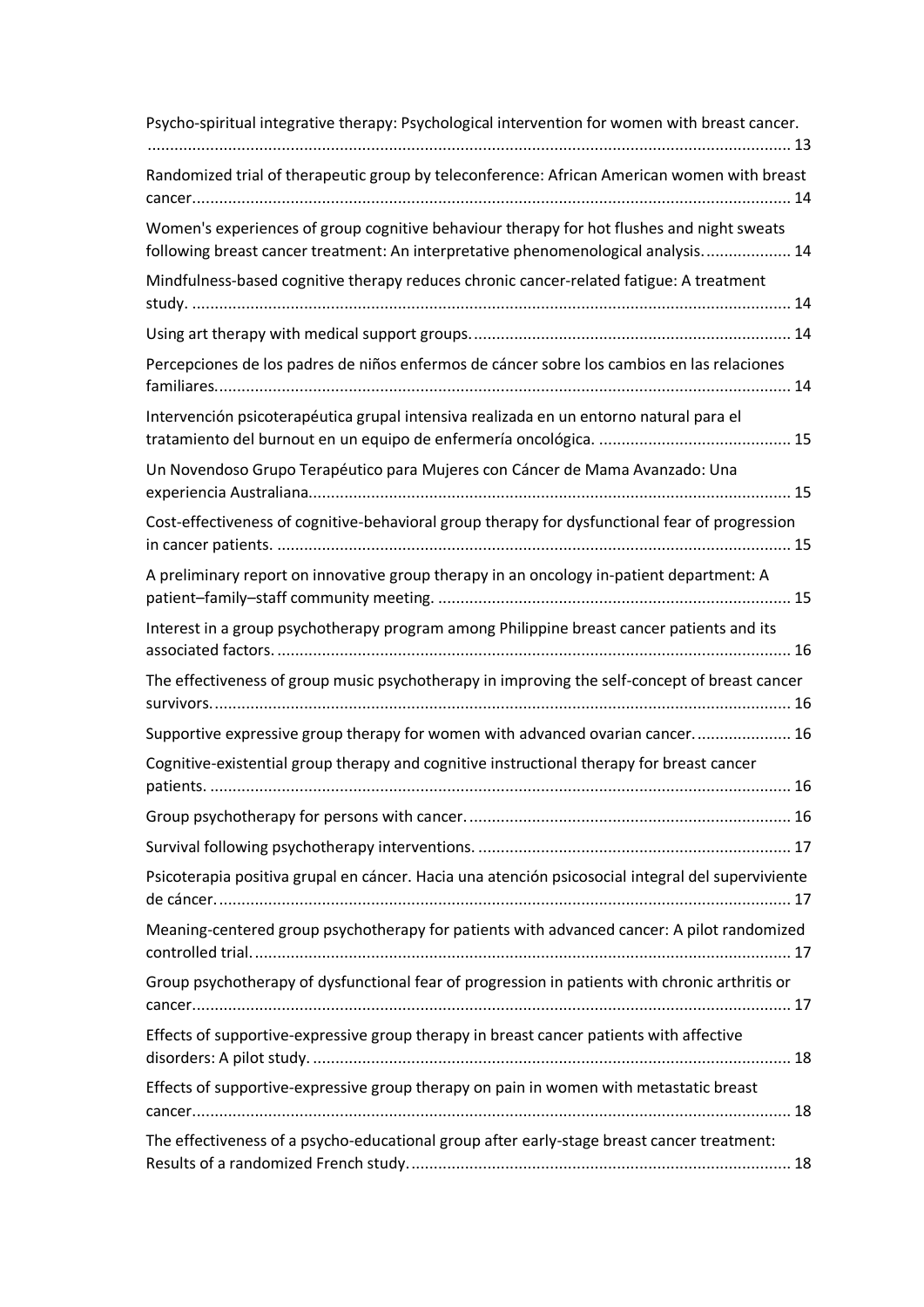| 'A study on the efficacy of body-mind-spirit group therapy for patients with breast cancer': |  |
|----------------------------------------------------------------------------------------------|--|
|                                                                                              |  |
| Status of psychological trials in breast cancer patients: A report of three meta-analyses 18 |  |
| Expresión de emociones y bienestar en un grupo de mujeres con cáncer de mama: Una            |  |
|                                                                                              |  |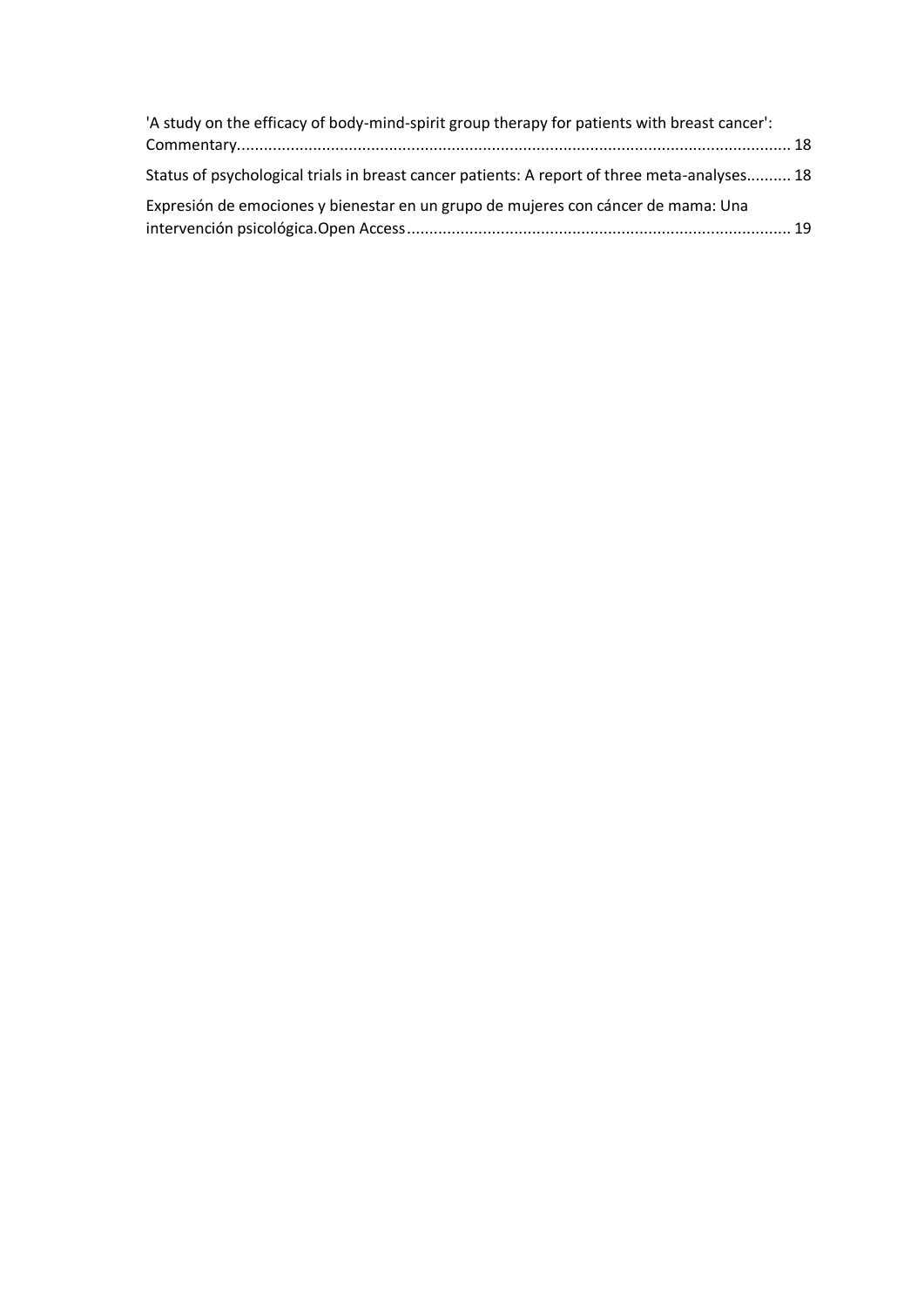# <span id="page-4-0"></span>PsychINFO

#### <span id="page-4-1"></span>Effectiveness of group therapy in women with localized breast cancer.Open Access Academic Journal

Bellver-Pérez, Ascensión; Peris-Juan, Cristina; Santaballa-Beltrán, Ana; International Journal of Clinical and Health Psychology, Vol 19(2), May, 2019 pp. 107-114. Publisher: Elsevier Science; [Journal Article]

Subjects: Breast Neoplasms; Emotional States; Group Psychotherapy; Quality of Life; Treatment Effectiveness Evaluation; Adulthood (18 yrs & older); Thirties (30-39 yrs); Middle Age (40-64 yrs); Aged (65 yrs & older); Female

# <span id="page-4-2"></span>Cost-utility analysis of meaning-centered group psychotherapy for cancer survivors.

#### Academic Journal

van der Spek, Nadia; Jansen, Femke; Holtmaat, Karen; Vos, Joël; Breitbart, William; van Uden-Kraan, Cornelia F.; Tollenaar, Rob A. E. M.; Cuijpers, Pim; Coupé, Veerle M. H.; Verdonck-de Leeuw, Irma M.; Psycho-Oncology, Vol 27(7), Jul, 2018 pp. 1772-1779. Publisher: John Wiley & Sons; [Journal Article]

Subjects: Group Psychotherapy; Survivors; Adulthood (18 yrs & older); Male; Female

# <span id="page-4-3"></span>Development and feasibility of a group cognitive-behavioral therapy for fear of cancer recurrence.

Academic Journal

Savard, Josée; Savard, Marie-Hélène; Caplette-Gingras, Aude; Casault, Lucie; Camateros, Caroline; Cognitive and Behavioral Practice, Vol 25(2), May, 2018 pp. 275-285. Publisher: Elsevier Science; [Journal Article] Abstract:

Subjects: Cognitive Behavior Therapy; Fear; Group Psychotherapy; Neoplasms; Adulthood (18 yrs & older); Thirties (30-39 yrs); Middle Age (40-64 yrs); Aged (65 yrs & older); Male; Female

# <span id="page-4-4"></span>Why is Meaning‐Centered Group Psychotherapy (MCGP) effective? Enhanced sense of meaning as the mechanism of change for advanced cancer patients. Academic Journal

Rosenfeld, Barry; Cham, Heining; Pessin, Hayley; Breitbart, William; Psycho-Oncology, Vol 27(2), Feb, 2018 pp. 654-660. Publisher: John Wiley & Sons; [Journal Article]

Subjects: Group Psychotherapy; Meaningfulness; Neoplasms; Spirituality; Well Being; Adulthood (18 yrs & older); Young Adulthood (18-29 yrs); Thirties (30-39 yrs); Middle Age (40-64 yrs); Aged (65 yrs & older); Very Old (85 yrs & older); Male; Female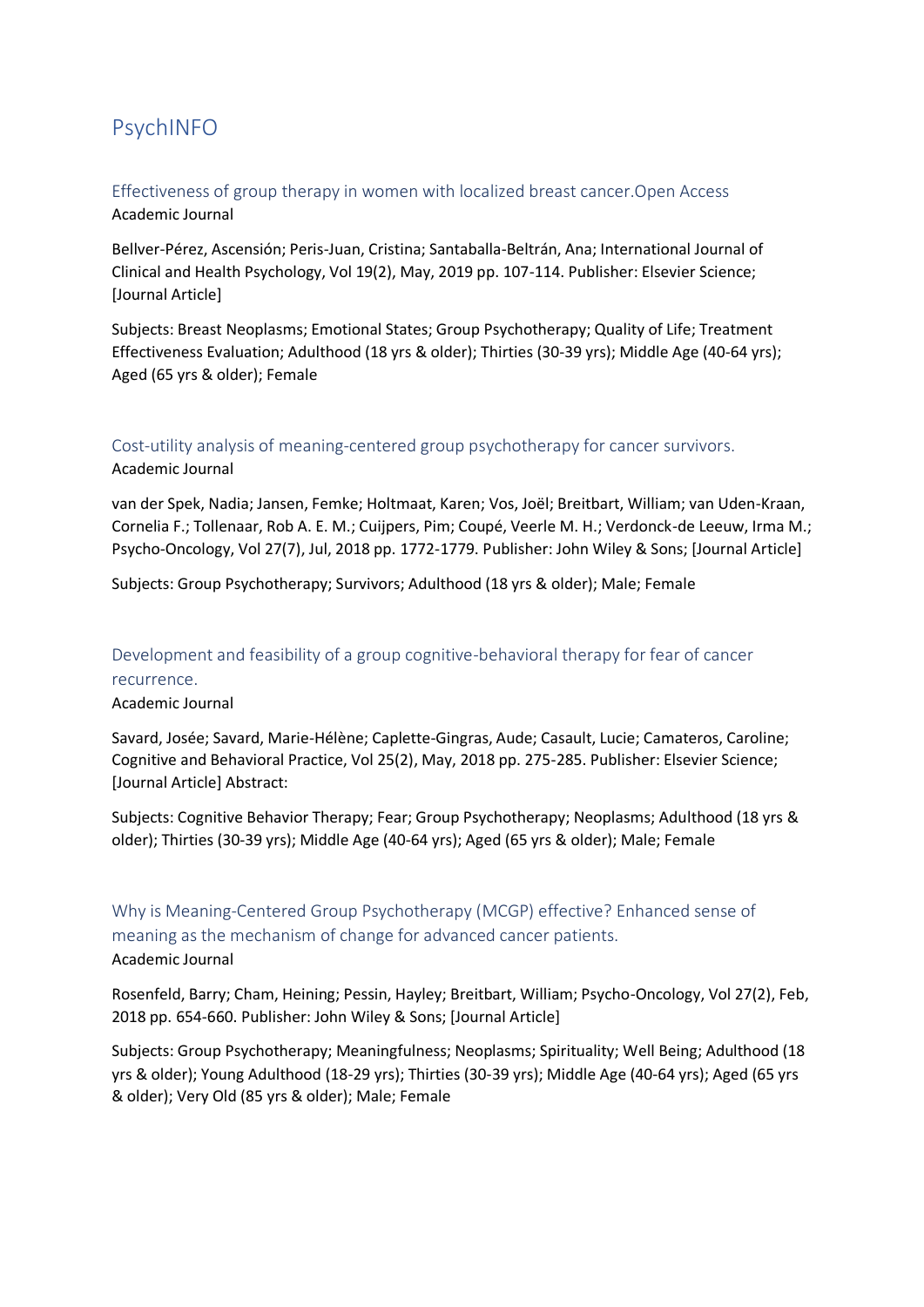<span id="page-5-0"></span>Group therapy processes and treatment outcomes in 2 couple‐focused group interventions for breast cancer patients. Academic Journal

Manne, Sharon L.; Kashy, Deborah; Siegel, Scott D.; Heckman, Carolyn J.; Psycho-Oncology, Vol 26(12), Dec, 2017 pp. 2175-2185. Publisher: John Wiley & Sons; [Journal Article]

Subjects: Breast Neoplasms; Couples Therapy; Group Psychotherapy; Therapeutic Alliance; Treatment Outcomes; Adulthood (18 yrs & older); Male; Female

<span id="page-5-1"></span>The use of group descriptive phenomenology within a mixed methods study to understand the experience of music therapy for women with breast cancer. Academic Journal

Thompson, Stephanie; Grocke, Denise; Dileo, Cheryl; Nordic Journal of Music Therapy, Vol 26(4), Aug, 2017 pp. 320-337. Publisher: Taylor & Francis; [Journal Article]

Subjects: Breast Neoplasms; Group Psychotherapy; Music Therapy; Phenomenology; Adulthood (18 yrs & older); Young Adulthood (18-29 yrs); Thirties (30-39 yrs); Middle Age (40-64 yrs); Aged (65 yrs & older); Female

<span id="page-5-2"></span>Improving anxiety regulation in patients with breast cancer at the beginning of the survivorship period: A randomized clinical trial comparing the benefits of single‐component and multiple‐component group interventions.

Academic Journal

Merckaert, Isabelle; Lewis, Florence; Delevallez, France; Herman, Sophie; Caillier, Marie; Delvaux, Nicole; Libert, Yves; Liénard, Aurore; Nogaret, Jean‐Marie; Ogez, David; Scalliet, Pierre; Slachmuylder, Jean‐Louis; Van Houtte, Paul; Razavi, Darius; Psycho-Oncology, Vol 26(8), Aug, 2017 pp. 1147-1154. Publisher: John Wiley & Sons; [Journal Article]

Subjects: Distress; Group Psychotherapy; Oncology; Adulthood (18 yrs & older); Male; Female

### <span id="page-5-3"></span>Efficacy of meaning-centered group psychotherapy for cancer survivors: A randomized controlled trial.

#### Academic Journal

van der Spek, N.; Vos, J.; van Uden-Kraan, C. F.; Breitbart, W.; Cuijpers, P.; Holtmaat, K.; Witte, B. I.; Tollenaar, R. A. E. M.; Verdonck-de Leeuw, I. M.; Psychological Medicine, Vol 47(11), Aug, 2017 pp. 1990-2001. Publisher: Cambridge University Press; [Journal Article]

Subjects: Group Psychotherapy; Meaning; Neoplasms; Adulthood (18 yrs & older); Male; Female

<span id="page-5-4"></span>Psychological effects of group hypnotherapy on breast cancer patients during chemotherapy. Academic Journal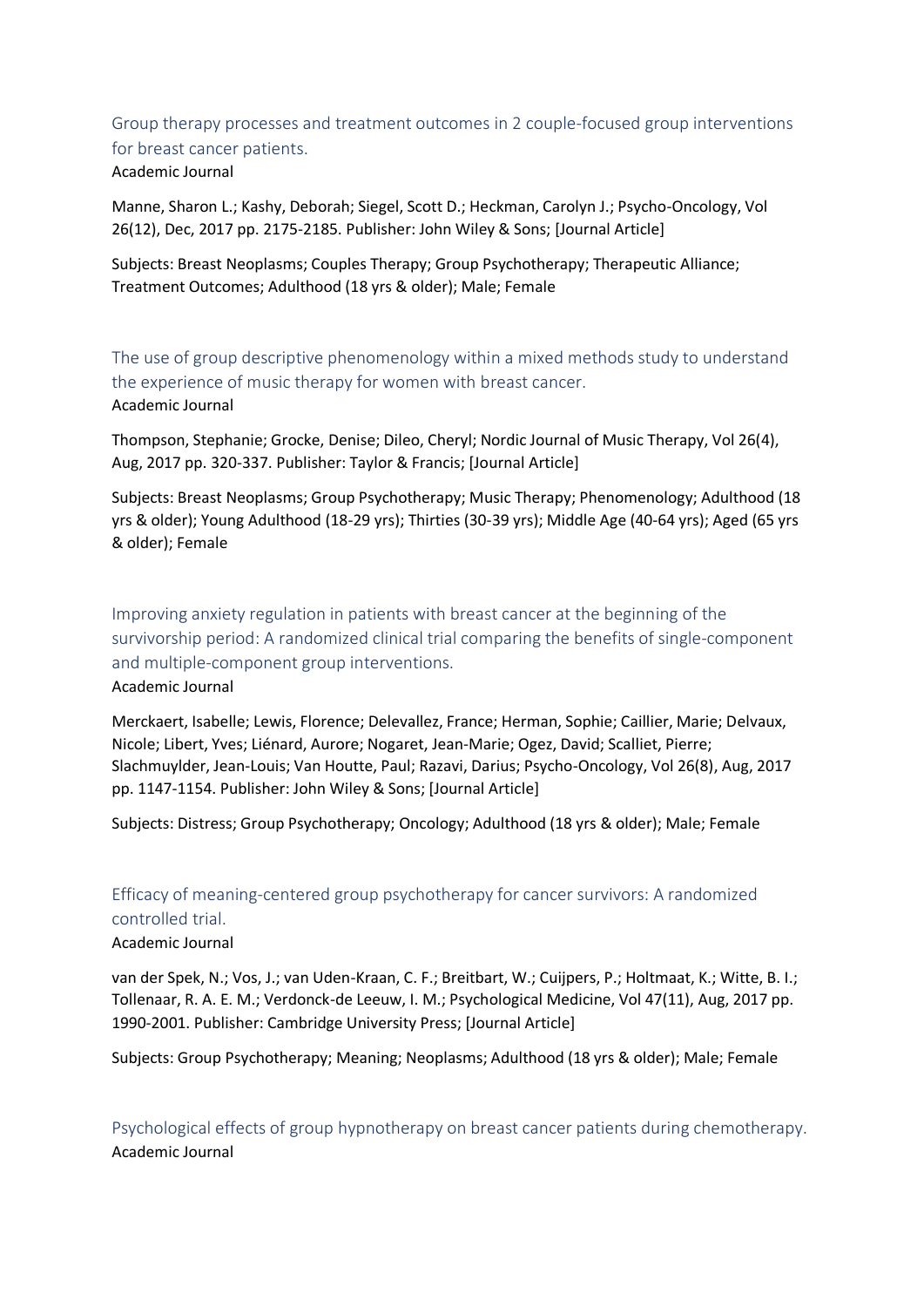Téllez, Arnoldo; Rodríguez-Padilla, Cristina; Martínez-Rodríguez, Jorge Luis; Juárez-García, Dehisy M.; Sanchez-Armass, Omar; Sánchez, Teresa; Segura, Guillermo; Jaime-Bernal, Leticia; American Journal of Clinical Hypnosis, Vol 60(1), Jun, 2017 pp. 68-84. Publisher: Taylor & Francis; [Journal Article]

Subjects: Breast Neoplasms; Chemotherapy; Group Psychotherapy; Hypnotherapy; Self-Esteem; Adulthood (18 yrs & older); Male; Female

<span id="page-6-0"></span>Mindfulness-Based Cancer Recovery (MBCR) versus Supportive Expressive Group Therapy (SET) for distressed breast cancer survivors: Evaluating mindfulness and social support as mediators.Open Access

Academic Journal

Schellekens, Melanie. P. J.; Tamagawa, Rie; Labelle, Laura E.; Speca, Michael; Stephen, Joanne; Drysdale, Elaine; Sample, Sarah; Pickering, Barbara; Dirkse, Dale; Savage, Linette Lawlor; Carlson, Linda E.; Journal of Behavioral Medicine, Vol 40(3), Jun, 2017 pp. 414-422. Publisher: Springer; [Journal Article]

Subjects: Expressive Psychotherapy; Group Psychotherapy; Social Support; Mindfulness; Adulthood (18 yrs & older); Female

#### <span id="page-6-1"></span>Meaning-centered group psychotherapy for advanced cancer patients. Book

Breitbart, William; Applebaum, Allison J.; Masterson, Melissa; In: Meaning-centered psychotherapy in the cancer setting: Finding meaning and hope in the face of suffering. Breitbart, William (Ed); Publisher: Oxford University Press; 2017, pp. 15-40. [Chapter]

Subjects: Group Psychotherapy; Meaning; Neoplasms; Palliative Care; Patients

# <span id="page-6-2"></span>Meaning-centered group psychotherapy for breast cancer survivors.

Book

Lichtenthal, Wendy G.; Roberts, Kailey E.; Jankauskaite, Greta; Craig, Caraline; Wiatrek, Dawn; Sharpe, Katherine; Breitbart, William; In: Meaning-centered psychotherapy in the cancer setting: Finding meaning and hope in the face of suffering. Breitbart, William (Ed); Publisher: Oxford University Press; 2017, pp. 54-66. [Chapter]

Subjects: Breast Neoplasms; Group Psychotherapy; Meaning; Psychotherapy; Survivors

# <span id="page-6-3"></span>Meaning-centered group psychotherapy for cancer survivors.

Book

van der Spek, Nadia; Verdonck-de Leeuw, Irma; In: Meaning-centered psychotherapy in the cancer setting: Finding meaning and hope in the face of suffering. Breitbart, William (Ed); Publisher: Oxford University Press; 2017, pp. 67-74. [Chapter]

Subjects: Group Psychotherapy; Meaning; Neoplasms; Survivors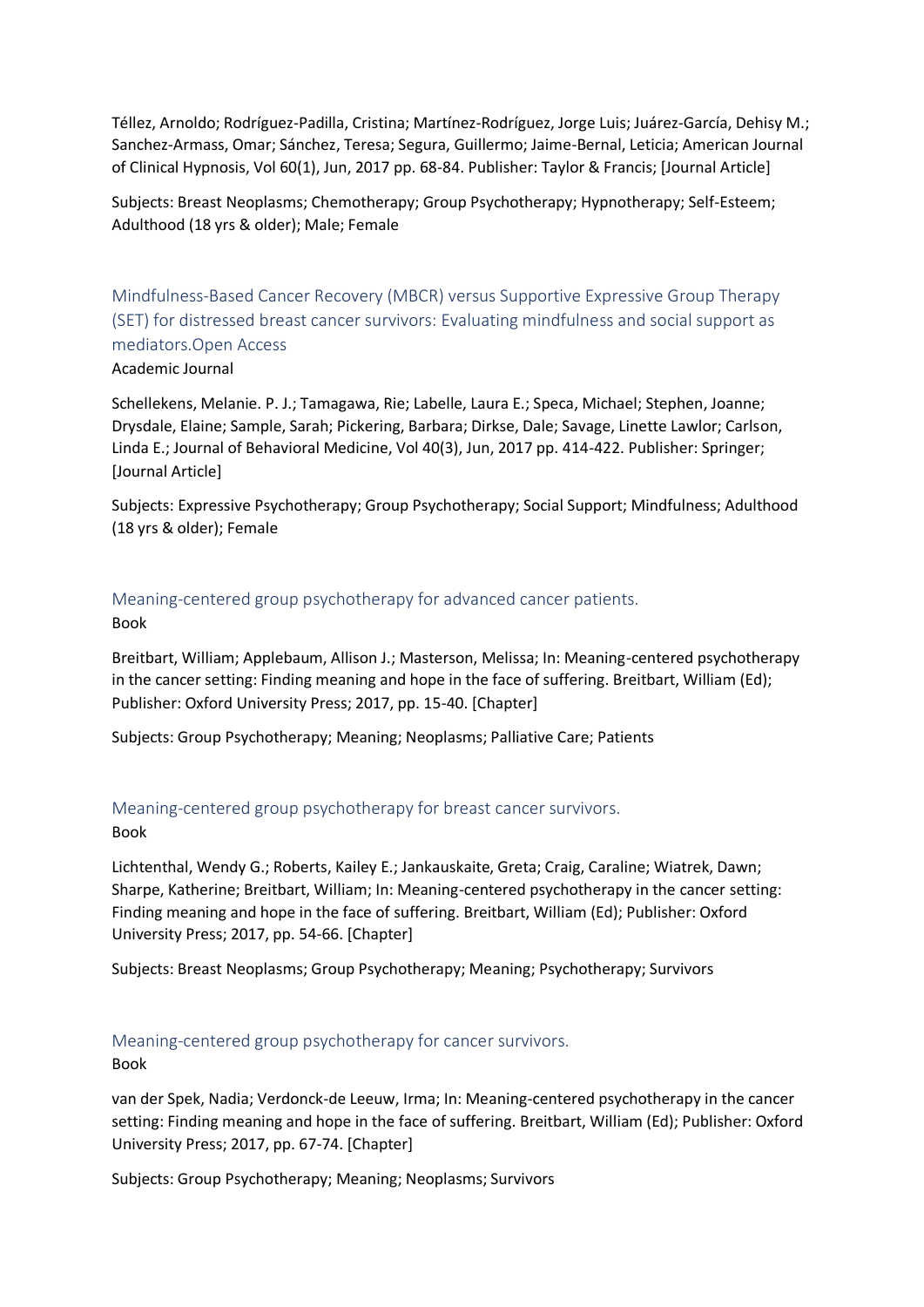# <span id="page-7-0"></span>Replication study of meaning-centered group psychotherapy in Spain: Cultural and linguistic challenges.

#### Book

Gil, Francisco; Fraguell, Clara; Limonero, Joaquín T.; In: Meaning-centered psychotherapy in the cancer setting: Finding meaning and hope in the face of suffering. Breitbart, William (Ed); Publisher: Oxford University Press; 2017, pp. 157-167. [Chapter]

Subjects: Cross Cultural Differences; Group Psychotherapy; Linguistics; Meaning; Neoplasms

<span id="page-7-1"></span>A pilot study on an analytic psychodrama group for cancer patients and family members. Academic Journal

Alby, Francesca; Angelici, Giovanni; Picinotti, Stefania; Zucchermaglio, Cristina; Rassegna di Psicologia, Vol 36(1), 2017 pp. 67-77. Publisher: Nuova Cultura; [Journal Article]

Subjects: Coping Behavior; Family Members; Group Psychotherapy; Psychodrama; Adulthood (18 yrs & older); Thirties (30-39 yrs); Middle Age (40-64 yrs); Aged (65 yrs & older); Male; Female

#### <span id="page-7-2"></span>Mediators of social connection in a group teleconference intervention.

#### Academic Journal

Fairchild, Amanda J.; Heiney, Sue P.; Baruth, Meghan; Tavakoli, Abbas; Parker Hayne, Pearman D.; McDaniel, Heather Lasky; Research and Theory for Nursing Practice: An International Journal, Vol 31(2), 2017 pp. 121-136. Publisher: Springer Publishing; [Journal Article]

Subjects: Blacks; Breast Neoplasms; Fatalism; Psychosocial Factors; Telemedicine; Adulthood (18 yrs & older); Female

<span id="page-7-3"></span>Adjustment to cancer: Exploring patients' experiences of participating in a psychodramatic group intervention.

Academic Journal

Menichetti, J.; Giusti, L.; Fossati, I.; Vegni, E.; European Journal of Cancer Care, Vol 25(5), Sep, 2016 pp. 903-915. Publisher: Wiley-Blackwell Publishing Ltd.; [Journal Article]

Subjects: Group Psychotherapy; Neoplasms; Psychodrama; Adulthood (18 yrs & older); Middle Age (40-64 yrs); Aged (65 yrs & older); Male; Female

<span id="page-7-4"></span>A randomized clinical trial of a supportive versus a skill-based couple-focused group intervention for breast cancer patients. Academic Journal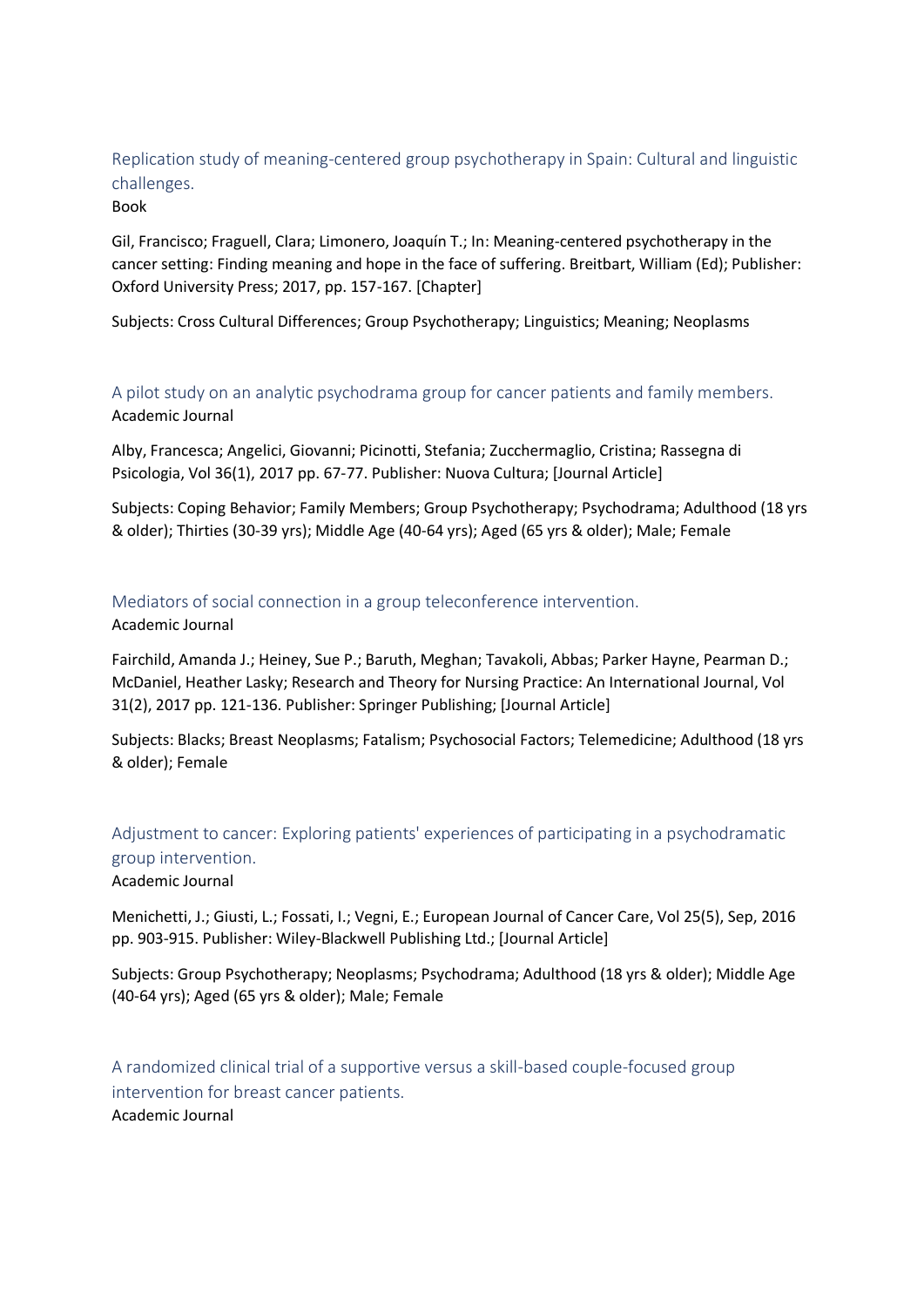Manne, Sharon L.; Siegel, Scott D.; Heckman, Carolyn J.; Kashy, Deborah A.; Journal of Consulting and Clinical Psychology, Vol 84(8), Aug, 2016 pp. 668-681. Publisher: American Psychological Association; [Journal Article]

Subjects: Breast Neoplasms; Couples Therapy; Group Psychotherapy; Adulthood (18 yrs & older); Female

<span id="page-8-0"></span>Randomized‐controlled trial of mindfulness‐based cancer recovery versus supportive expressive group therapy among distressed breast cancer survivors (MINDSET): Long‐term follow‐up results.

Academic Journal

Carlson, Linda E.; Tamagawa, Rie; Stephen, Joanne; Drysdale, Elaine; Zhong, Lihong; Speca, Michael; Psycho-Oncology, Vol 25(7), Jul, 2016 pp. 750-759. Publisher: John Wiley & Sons; [Journal Article]

Subjects: Breast Neoplasms; Group Psychotherapy; Mindfulness; Oncology; Adulthood (18 yrs & older); Female

#### <span id="page-8-1"></span>Effectiveness of group psychotherapy in patients with cancer.

Academic Journal

Mulligan, Tua-Elisabeth; Kanas, Nick; International Journal of Group Psychotherapy, Vol 66(2), Apr, 2016 pp. 317-322. Publisher: Taylor & Francis; [Journal Article]

Subjects: Group Psychotherapy; Intervention; Neoplasms

#### <span id="page-8-2"></span>The EMDR integrative group treatment protocol for patients with cancer.

Academic Journal

Jarero, Ignacio; Artigas, Lucina; Uribe, Susana; García, Laura Evelyn; Journal of EMDR Practice and Research, Vol 10(3), 2016 Special Issue: Special Issue on EMDR Therapy and Psycho-Oncology. pp. 199-207. Publisher: Springer Publishing; [Journal Article]

Subjects: Eye Movement Desensitization Therapy; Group Psychotherapy; Neoplasms; Posttraumatic Stress Disorder; Psychotherapy; Adolescence (13-17 yrs); Adulthood (18 yrs & older)

# <span id="page-8-3"></span>Massive trauma in a community exposed to asbestos: Thinking and dissociation among the inhabitants of Casale Monferrato.

#### Academic Journal

Borgogno, Francesca Viola; Franzoi, Isabella Giulia; Barbasio, Chiara Paola; Guglielmucci, Fanny; Granieri, Antonella; British Journal of Psychotherapy, Vol 31(4), Nov, 2015 pp. 419-432. Publisher: Wiley-Blackwell Publishing Ltd.; [Journal Article]

Subjects: Community Development; Dissociation; Psychoanalysis; Trauma; Chemical Exposure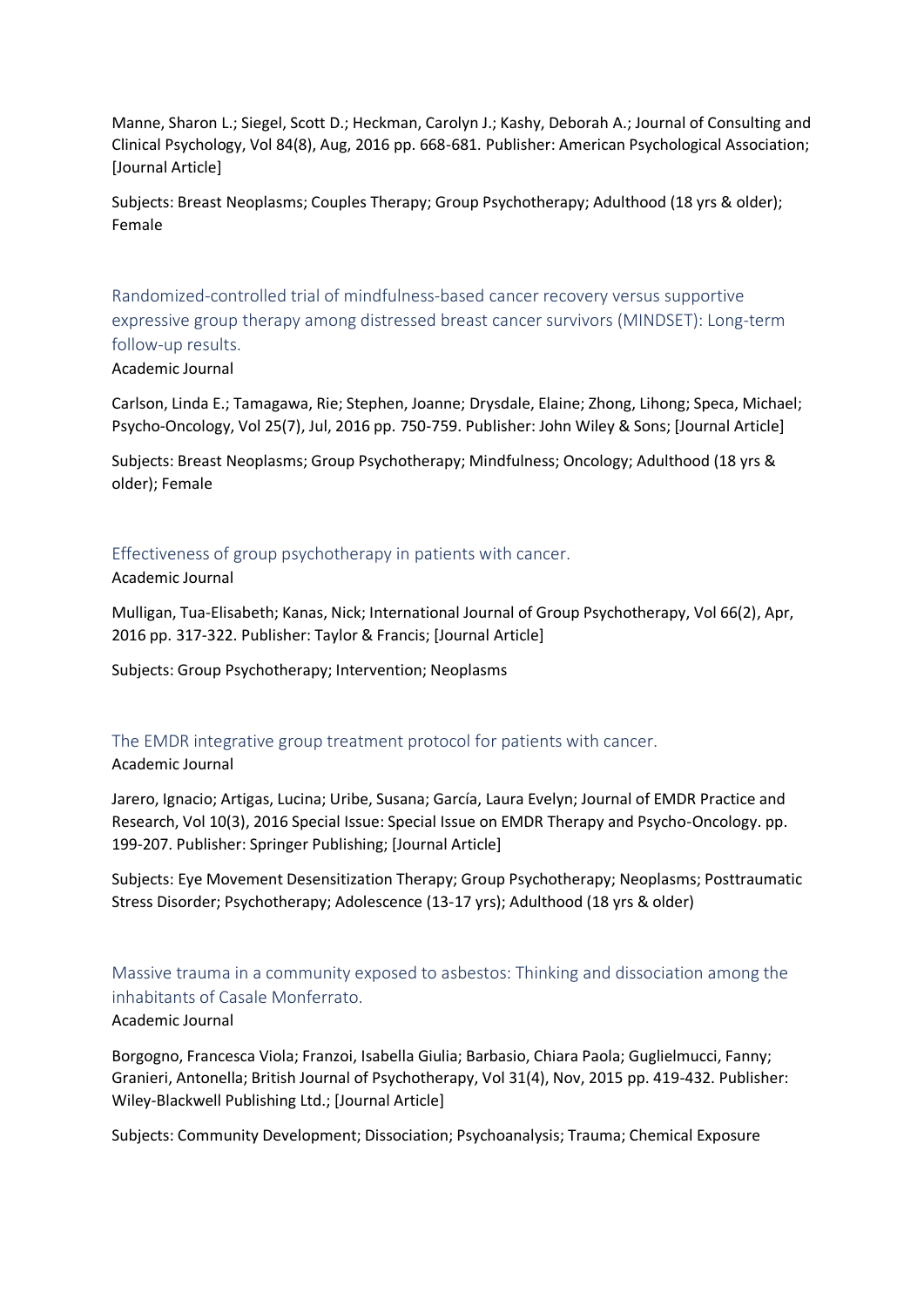#### <span id="page-9-0"></span>Breast and prostate cancer survivor responses to group exercise and supportive group psychotherapy. Academic Journal

Martin, Eric; Bulsara, Caroline; Battaglini, Claudio; Hands, Beth; Naumann, Fiona L.; Journal of Psychosocial Oncology, Vol 33(6), Nov, 2015 pp. 620-634. Publisher: Taylor & Francis; [Journal Article]

Subjects: Breast Neoplasms; Prostate; Survivors; Male; Female

<span id="page-9-1"></span>Breast and ovarian cancer survivors' experience of participating in a cognitive-existential group intervention addressing fear of cancer recurrence. Academic Journal

Maheu, Christine; Lebel, Sophie; Tomei, Christina; Singh, Mina; Esplen, Mary Jane; European Journal of Oncology Nursing, Vol 19(4), Aug, 2015 pp. 433-440. Publisher: Elsevier Science; [Journal Article]

Subjects: Group Psychotherapy; Neoplasms; Survivors; Group Intervention; Adulthood (18 yrs & older); Female

<span id="page-9-2"></span>Deconstructing therapeutic mechanisms in cancer support groups: Do we express more emotion when we tell stories or talk directly to each other? Academic Journal

Tamagawa, Rie; Li, Yong; Gravity, Theo; Piemme, Karen Altree; DiMiceli, Sue; Collie, Kate; Giese-Davis, Janine; Journal of Behavioral Medicine, Vol 38(1), Feb, 2015 pp. 171-182. Publisher: Springer; [Journal Article]

Subjects: Breast Neoplasms; Group Psychotherapy; Narratives; Storytelling; Support Groups; Adulthood (18 yrs & older); Female

<span id="page-9-3"></span>Mindfulness‐based cancer recovery and supportive‐expressive therapy maintain telomere length relative to controls in distressed breast cancer survivors.Open Access Academic Journal

Carlson, Linda E.; Beattie, Tara L.; Giese‐Davis, Janine; Faris, Peter; Tamagawa, Rie; Fick, Laura J.; Degelman, Erin S.; Speca, Michael; Cancer, Vol 121(3), Feb 1, 2015 pp. 476-484. Publisher: John Wiley & Sons; [Journal Article]

Subjects: Breast Neoplasms; Distress; Group Psychotherapy; Mindfulness; Telomeres; Adulthood (18 yrs & older); Female

#### <span id="page-9-4"></span>Enhancing creativity through group art therapy.

Book

Harding, Anne; In: Creativity and innovation among science and art: A discussion of the two cultures. Charyton, Christine (Ed); Publisher: Springer-Verlag Publishing; 2015, pp. 71-98. [Chapter]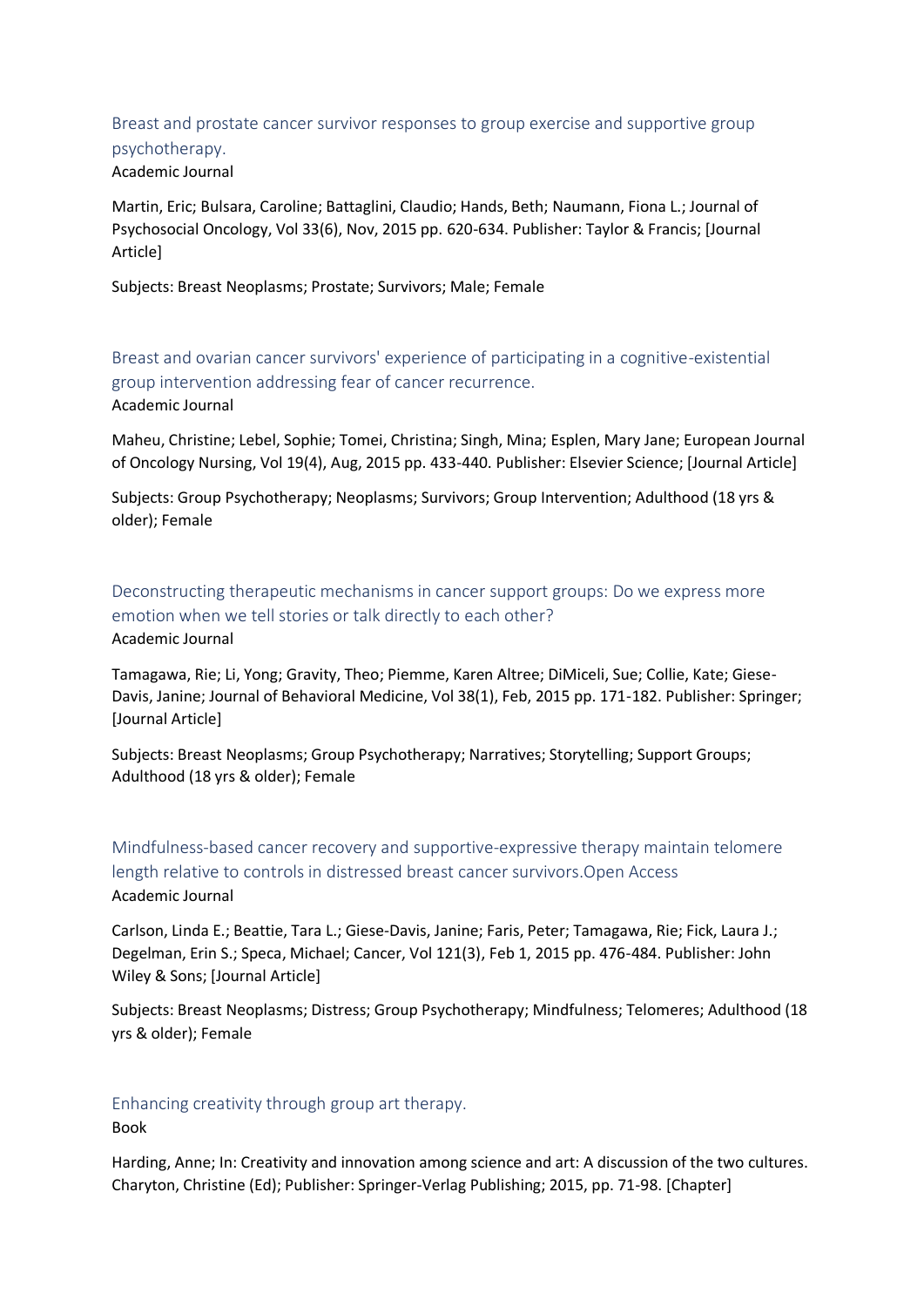#### Subjects: Art Therapy; Creativity; Neoplasms; Oncology

#### <span id="page-10-0"></span>Supportive-expressive and other forms of group psychotherapy in cancer care. Book

Kissane, David W.; Ngan, Catherine; In: Psycho-oncology., 3rd ed. Holland, Jimmie C. (Ed); Breitbart, William S. (Ed); Butow, Phyllis N. (Ed); Jacobsen, Paul B. (Ed); Loscalzo, Matthew J. (Ed); McCorkle, Ruth (Ed); Publisher: Oxford University Press; 2015, pp. 532-538. [Chapter]

Subjects: Adaptation; Group Psychotherapy; Neoplasms; Oncology

#### <span id="page-10-1"></span>Meaning‐centered group psychotherapy in cancer survivors: A feasibility study.

Academic Journal

van der Spek, Nadia; van Uden‐Kraan, Cornelia F.; Vos, Joël; Breitbart, William; Tollenaar, Rob A. E. M.; van Asperen, Christi J.; Cuijpers, Pim; Verdonck‐de Leeuw, Irma M.; Psycho-Oncology, Vol 23(7), Jul, 2014 pp. 827-831. Publisher: John Wiley & Sons; [Letter]

Subjects: Clinical Trials; Group Psychotherapy; Neoplasms; Survivors; Adulthood (18 yrs & older); Young Adulthood (18-29 yrs); Male; Female

# <span id="page-10-2"></span>Feasibility of an online cognitive behavioral–based group intervention for adolescents treated for cancer: A pilot study.

Academic Journal

Maurice-Stam, Heleen; Scholten, Linde; de Gee, Elisabeth A.; van der Zanden, Rianne A.; Conijn, Barbara; Last, Bob F.; Grootenhuis, Martha A.; Journal of Psychosocial Oncology, Vol 32(3), May, 2014 pp. 310-321. Publisher: Taylor & Francis; [Journal Article]

Subjects: Cognitive Behavior Therapy; Group Psychotherapy; Neoplasms; Online Therapy; Survivors; Childhood (birth-12 yrs); School Age (6-12 yrs); Adolescence (13-17 yrs)

# <span id="page-10-3"></span>Effectiveness and cost-effectiveness of meaning-centered group psychotherapy in cancer survivors: Protocol of a randomized controlled trial.Open Access Academic Journal

van der Spek, Nadia; Vos, Joël; van Uden-Kraan, Cornelia F.; Breitbart, William; Cuijpers, Pim; Knipscheer-Kuipers, Kitty; Willemsen, Vincent; Tollenaar, Rob A. E. M.; van Asperen, Christi J.; Verdonck-de Leeuw, Irma M.; BMC Psychiatry, Vol 14, Jan 28, 2014 ArtID: 22. Publisher: BioMed Central Limited; [Journal Article]

Subjects: Costs and Cost Analysis; Group Psychotherapy; Neoplasms; Survivors; Treatment Effectiveness Evaluation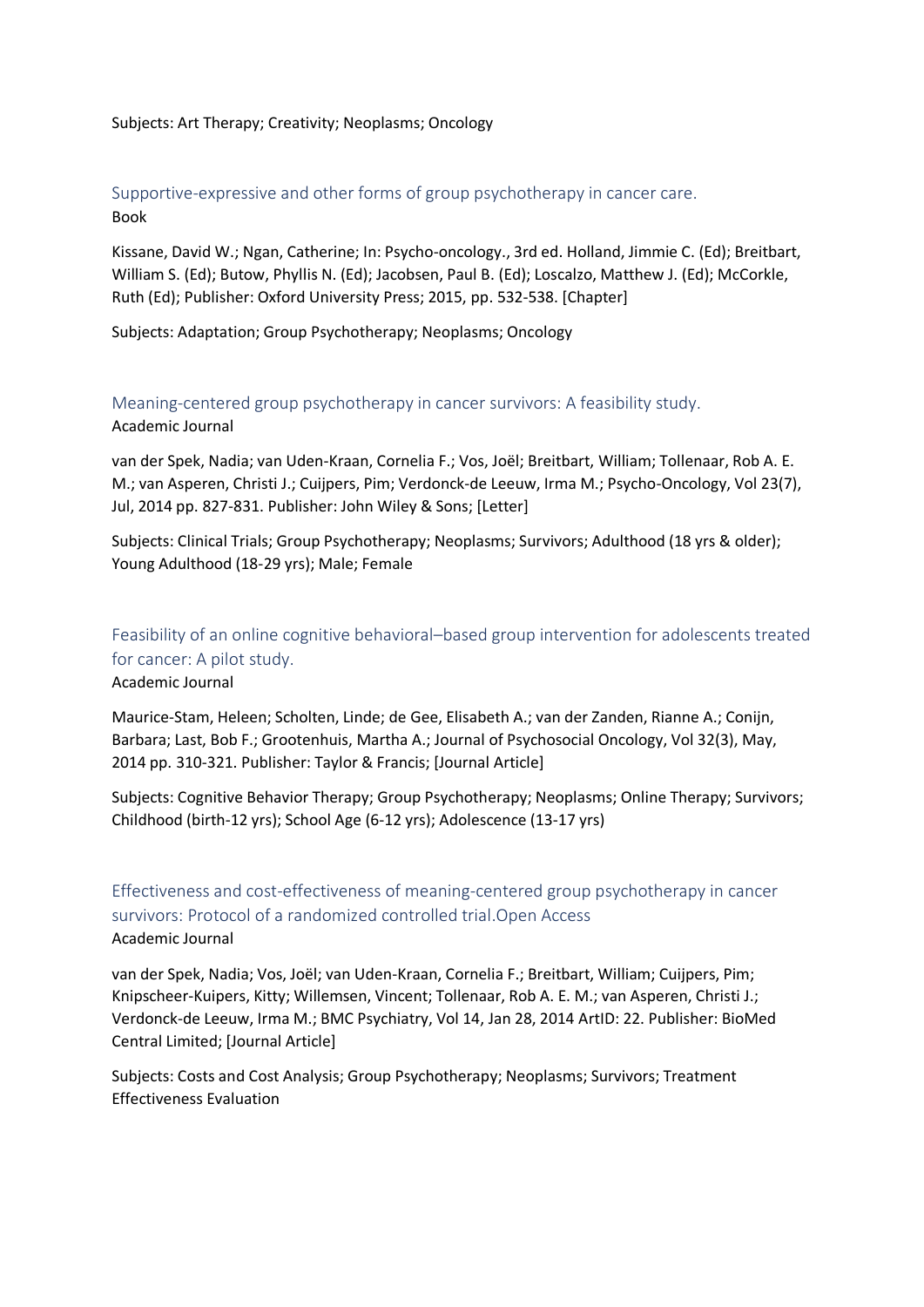#### <span id="page-11-0"></span>Fear of progression.

Book

Herschbach, Peter; Dinkel, Andreas; In: Psycho-oncology. Goerling, Ute (Ed); Publisher: Springer-Verlag Publishing; 2014, pp. 11-29. [Chapter]

Subjects: Neoplasms; Quality of Life; Treatment; Adulthood (18 yrs & older); Male; Female

<span id="page-11-1"></span>Meaning-centered group psychotherapy for patients with advanced cancer: A treatment manual.

#### Book

Breitbart, William S.; Poppito, Shannon R.; Publisher: Oxford University Press; 2014. xxxi, 89 pp.

Subjects: Meaning; Neoplasms; Psychotherapy

<span id="page-11-2"></span>Effect of psychosocial interventions on outcomes of patients with colorectal cancer: A review of the literature.

#### Academic Journal

Hoon, Lim Siew; Sally, Chan Wai Chi; Hong-Gu, He; European Journal of Oncology Nursing, Vol 17(6), Dec, 2013 pp. 883-891. Publisher: Elsevier Science; [Journal Article]

Subjects: Neoplasms; Quality of Life; Treatment Effectiveness Evaluation

<span id="page-11-3"></span>Exploring the influence of gender‐role socialization and objectified body consciousness on body image disturbance in breast cancer survivors. Academic Journal

Boquiren, Virginia M.; Esplen, Mary Jane; Wong, Jiahui; Toner, Brenda; Warner, Ellen; Psycho-Oncology, Vol 22(10), Oct, 2013 pp. 2177-2185. Publisher: John Wiley & Sons; [Journal Article]

Subjects: Body Image Disturbances; Breast Neoplasms; Group Psychotherapy; Sex Roles; Survivors; Adulthood (18 yrs & older); Young Adulthood (18-29 yrs); Thirties (30-39 yrs); Middle Age (40-64 yrs); Aged (65 yrs & older); Female

# <span id="page-11-4"></span>Sequential analysis of an interactive peer support group.Open Access

#### Academic Journal

Roustan, Marina; Rodríguez, Conrad Izquierdo; Argilaga, M. Teresa Anguera; Psicothema, Vol 25(3), Aug, 2013 pp. 396-401. Publisher: Colegio Oficial de Psicólogos del Principado de Asturias; [Journal Article]

Subjects: Breast Neoplasms; Group Psychotherapy; Peers; Support Groups; Adulthood (18 yrs & older); Middle Age (40-64 yrs); Aged (65 yrs & older); Female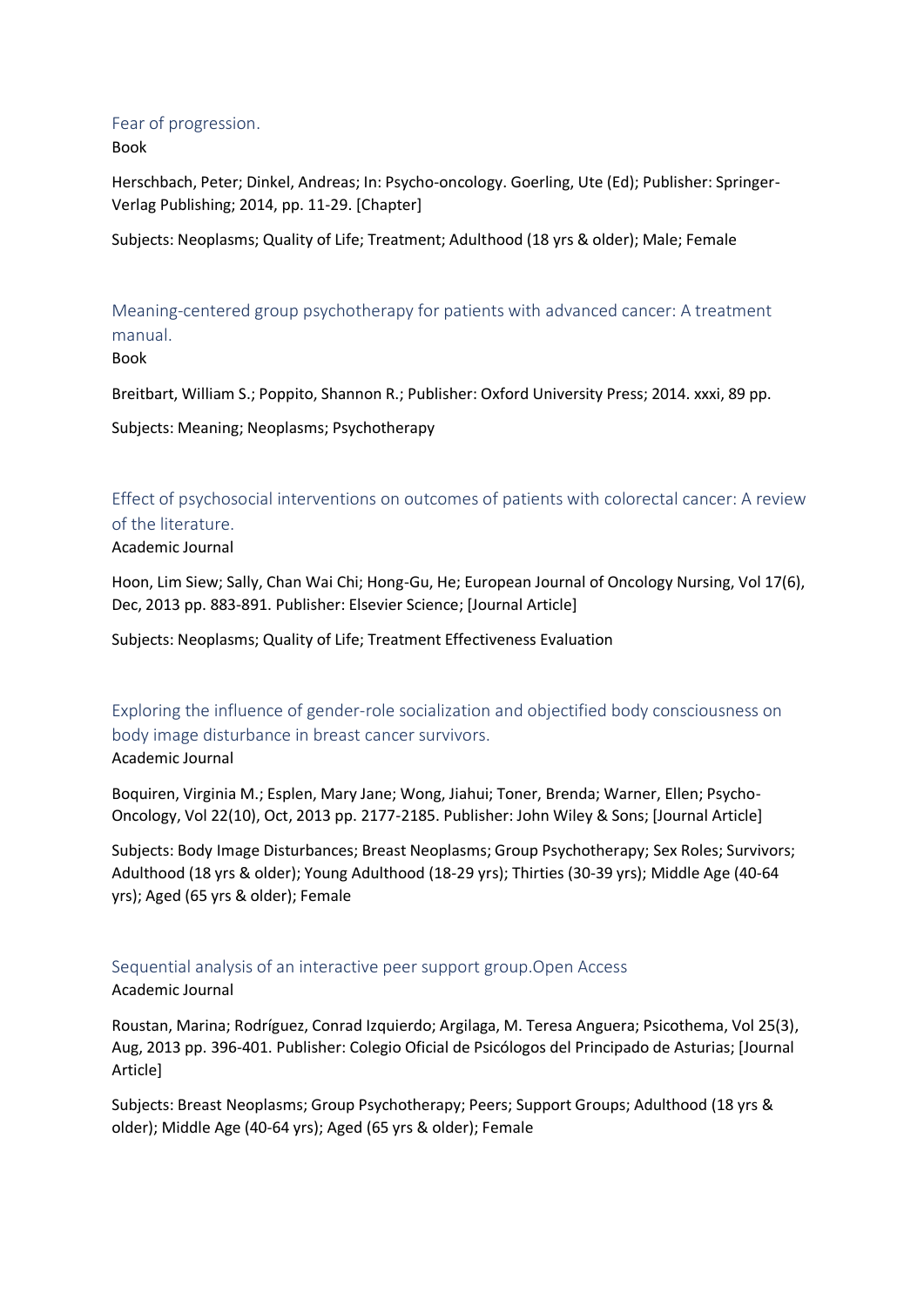#### <span id="page-12-0"></span>Tranceformations: Hypnosis in brain and body.

#### Academic Journal

Spiegel, David; Depression and Anxiety, Vol 30(4), Apr, 2013 pp. 342-352. Publisher: John Wiley & Sons; [Journal Article]

Subjects: Anxiety Disorders; Brain; Human Body; Hypnotherapy; Psychotherapeutic Techniques

#### <span id="page-12-1"></span>Psicoterapia centrada en el sentido: 'Vivir con sentido'. Estudio piloto.

#### Academic Journal

Translated Title: Meaning-centered group psychotherapy: Live with sense. A pilot study. Moncayo, Francisco Luís Gil; Breitbart, William; Psicooncología, Vol 10(2-3), 2013 pp. 233-245. Publisher: Asociación de Psicooncología de Madrid; [Journal Article]

Subjects: Group Psychotherapy; Meaningfulness; Neoplasms

# <span id="page-12-2"></span>Eficacia de la terapia de grupo en cáncer de mama: Evolución de las emociones desadaptativas.

#### Academic Journal

Translated Title: Effectiveness of a group therapy in breast cancer: Development of maladaptive emotions. Rodríguez, Eva; Font, Antoni; Psicooncología, Vol 10(2-3), 2013 pp. 275-287. Publisher: Asociación de Psicooncología de Madrid; [Journal Article]

Subjects: Breast Neoplasms; Emotional States; Group Psychotherapy; Quality of Life; Female

# <span id="page-12-3"></span>Factors associated with attrition from a randomized controlled trial of meaning‐centered group psychotherapy for patients with advanced cancer.

#### Academic Journal

Applebaum, Allison J.; Lichtenthal, Wendy G.; Pessin, Hayley A.; Radomski, Julia N.; Gökbayrak, N. Simay; Katz, Aviva M.; Rosenfeld, Barry; Breitbart, William; Psycho-Oncology, Vol 21(11), Nov, 2012 pp. 1195-1204. Publisher: John Wiley & Sons; [Journal Article]

Subjects: Experimental Attrition; Group Psychotherapy; Meaning; Terminal Cancer; Group Intervention; Adulthood (18 yrs & older); Male; Female

# <span id="page-12-4"></span>Psycho-spiritual integrative therapy: Psychological intervention for women with breast cancer.

#### Academic Journal

Corwin, Diana; Wall, Kathleen; Koopman, Cheryl; Journal for Specialists in Group Work, Vol 37(3), Sep, 2012 pp. 252-273. Publisher: Taylor & Francis; [Journal Article]

Subjects: Breast Neoplasms; Cognitive Behavior Therapy; Group Psychotherapy; Integrative Psychotherapy; Mindfulness; Adulthood (18 yrs & older); Female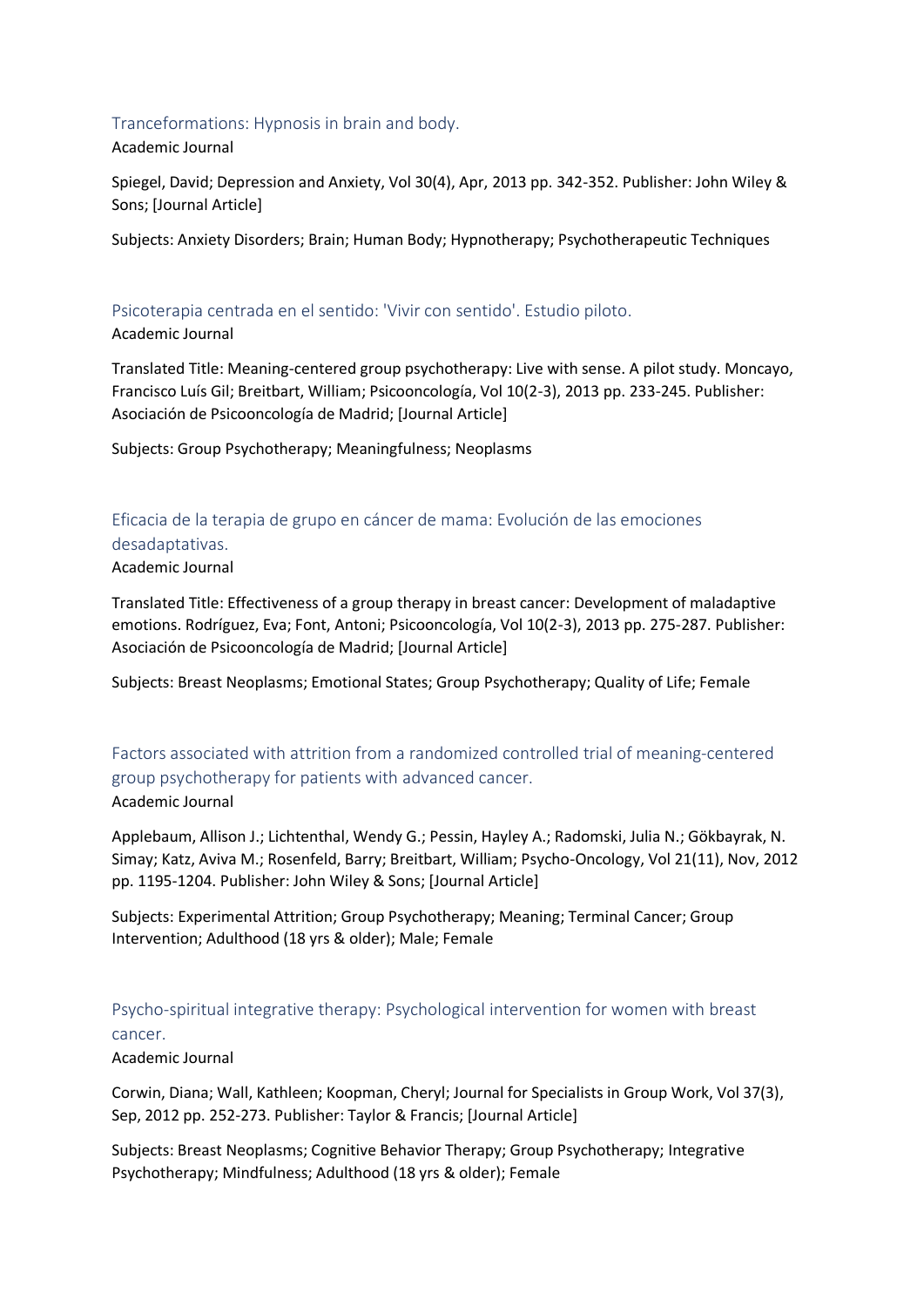# <span id="page-13-0"></span>Randomized trial of therapeutic group by teleconference: African American women with breast cancer.

Academic Journal

Heiney, Sue P.; Underwood, Sandra Millon; Tavakoli, Abbas; Adams, Swann Arp; Wells, Linda M.; Bryant, Lisa H.; Cancer, Vol 118(15), Aug 1, 2012 pp. 3822-3832. Publisher: John Wiley & Sons; [Journal Article]

Subjects: Blacks; Breast Neoplasms; Group Psychotherapy; Intervention; Teleconferencing; Adulthood (18 yrs & older); Young Adulthood (18-29 yrs); Thirties (30-39 yrs); Middle Age (40-64 yrs); Aged (65 yrs & older); Female

<span id="page-13-1"></span>Women's experiences of group cognitive behaviour therapy for hot flushes and night sweats following breast cancer treatment: An interpretative phenomenological analysis. Academic Journal

Balabanovic, Janet; Ayers, Beverley; Hunter, Myra S.; Maturitas, Vol 72(3), Jul, 2012 pp. 236-242. Publisher: Elsevier Science; [Journal Article]

Subjects: Breast Neoplasms; Cognitive Behavior Therapy; Group Psychotherapy; Phenomenology; Sweating; Adulthood (18 yrs & older); Thirties (30-39 yrs); Middle Age (40-64 yrs); Aged (65 yrs & older); Female

# <span id="page-13-2"></span>Mindfulness‐based cognitive therapy reduces chronic cancer‐related fatigue: A treatment study.

Academic Journal

van der Lee, Marije L.; Garssen, Bert; Psycho-Oncology, Vol 21(3), Mar, 2012 pp. 264-272. Publisher: John Wiley & Sons; [Journal Article]

Subjects: Cognitive Therapy; Fatigue; Neoplasms; Survivors; Mindfulness; Adulthood (18 yrs & older); Male; Female

# <span id="page-13-3"></span>Using art therapy with medical support groups.

Book

Malchiodi, Cathy A.; In: Handbook of art therapy., 2nd ed. Malchiodi, Cathy A. (Ed); Publisher: Guilford Press; 2012, pp. 397-408. [Chapter]

Subjects: Art Therapy; Breast Neoplasms; Group Dynamics; Health Care Psychology; Outpatients; Female

<span id="page-13-4"></span>Percepciones de los padres de niños enfermos de cáncer sobre los cambios en las relaciones familiares.

Academic Journal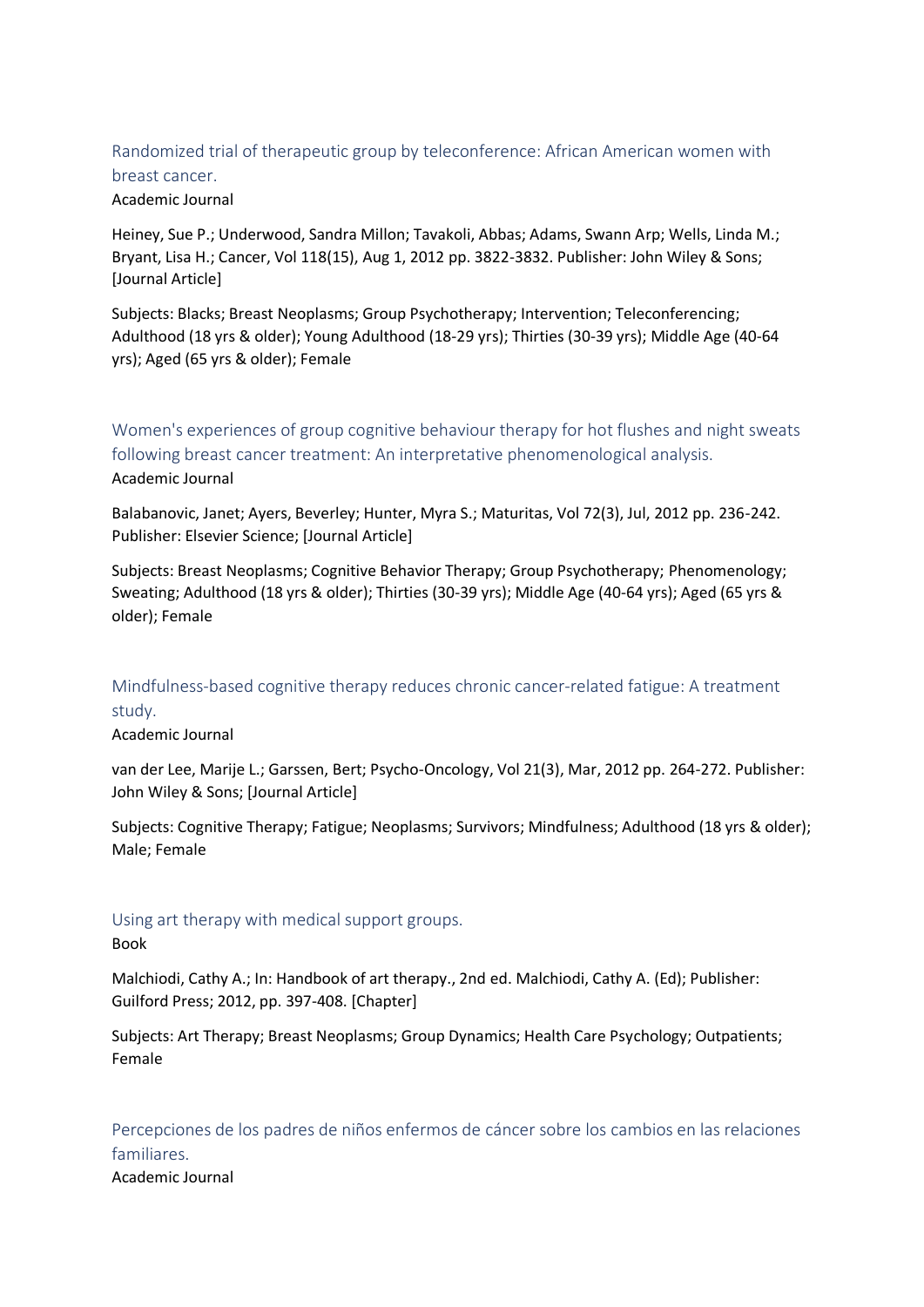Translated Title: The perceptions of parents of children with cancer about changes in family relations. Grau, Claudia; Espada, María del Carmen; Psicooncología, Vol 9(1), 2012 pp. 125-136. Publisher: Asociación de Psicooncología de Madrid; [Journal Article]

Subjects: Family Relations; Neoplasms; Parents; Pediatrics

<span id="page-14-0"></span>Intervención psicoterapéutica grupal intensiva realizada en un entorno natural para el tratamiento del burnout en un equipo de enfermería oncológica. Academic Journal

Translated Title: Intensive group psychotherapy intervention in a natural environment for the treatment of burnout in an oncology nursing team. Vázquez-Ortiz, Jerónima; Vázquez-Ramos, M. Jesús; Álvarez-Serrano, Marta; Reyes-Alcaide, María; Martínez-Domingo, Rosario; Nadal-Delgado, Marta; Cruzado, Juan Antonio; Psicooncología, Vol 9(1), 2012 pp. 161-182. Publisher: Asociación de Psicooncología de Madrid; [Journal Article]

Subjects: Group Psychotherapy; Nursing; Occupational Stress; Oncology; Adulthood (18 yrs & older)

<span id="page-14-1"></span>Un Novendoso Grupo Terapéutico para Mujeres con Cáncer de Mama Avanzado: Una experiencia Australiana.

Academic Journal

Translated Title: An innovative therapy group for women with advanced breast cancer: An Australian experience. O'Brien, Mary; O'Brien, Tom; Yasky, Jaime; Revista Argentina de Clínica Psicológica, Vol 20(3), Nov, 2011 Special Issue: Contributions of clinical psychology to the field of physical chronic diseases. pp. 247-253. Publisher: Fundación AIGLÉ; [Journal Article]

Subjects: Breast Neoplasms; Distress; Group Psychotherapy; Innovation; Female

# <span id="page-14-2"></span>Cost-effectiveness of cognitive-behavioral group therapy for dysfunctional fear of progression in cancer patients.

Academic Journal

Sabariego, C.; Brach, M.; Herschbach, P.; Berg, P.; Stucki, G.; The European Journal of Health Economics, Vol 12(5), Oct, 2011 pp. 489-497. Publisher: Springer; [Journal Article]

Subjects: Cognitive Behavior Therapy; Costs and Cost Analysis; Group Psychotherapy; Health Care Costs; Neoplasms; Adulthood (18 yrs & older); Male; Female

<span id="page-14-3"></span>A preliminary report on innovative group therapy in an oncology in‐patient department: A patient–family–staff community meeting. Academic Journal

Eliasov, Liron; Zalman, Daniela; Flechter, Ezequiel; Vorobeichik, Marina; Halevi‐Gurevich, Michal; Levi, Inbal; Bar‐Sela, Gil; Psycho-Oncology, Vol 20(10), Oct, 2011 pp. 1126-1129. Publisher: John Wiley & Sons; [Journal Article]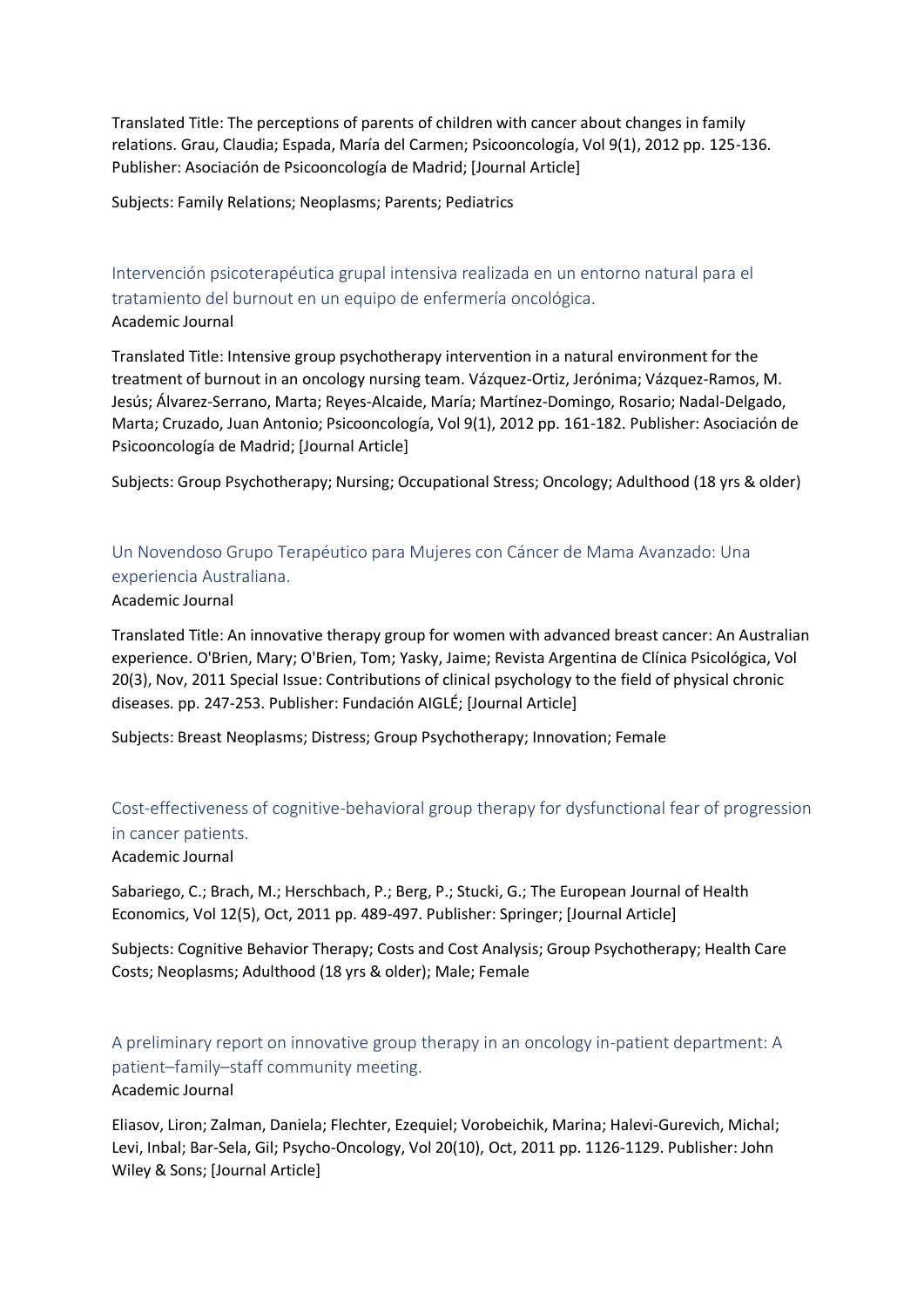#### Subjects: Group Psychotherapy; Neoplasms; Oncology

# <span id="page-15-0"></span>Interest in a group psychotherapy program among Philippine breast cancer patients and its associated factors.

#### Academic Journal

Ledesma, Dianne; Takahashi, Miyako; Kai, Ichiro; Psycho-Oncology, Vol 20(9), Sep, 2011 pp. 1007- 1012. Publisher: John Wiley & Sons; [Journal Article]

Subjects: Breast Neoplasms; Distress; Group Psychotherapy; Quality of Life; Adulthood (18 yrs & older); Female

# <span id="page-15-1"></span>The effectiveness of group music psychotherapy in improving the self-concept of breast cancer survivors.

Dissertation/ Thesis

Allen, Joy L.; Dissertation Abstracts International Section A: Humanities and Social Sciences, Vol 71(11-A) pp. 3837. Publisher: ProQuest Information & Learning; [Dissertation]

Subjects: Breast Neoplasms; Group Psychotherapy; Music Therapy; Survivors; Female

<span id="page-15-2"></span>Supportive expressive group therapy for women with advanced ovarian cancer. Academic Journal

Walker, Lauren M.; Bischoff, Theanna F.; Robinson, John W.; International Journal of Group Psychotherapy, Vol 60(3), Jul, 2010 pp. 407-427. Publisher: Guilford Publications; [Journal Article]

Subjects: Breast Neoplasms; Endocrine Sexual Disorders; Group Psychotherapy; Adulthood (18 yrs & older); Female

# <span id="page-15-3"></span>Cognitive-existential group therapy and cognitive instructional therapy for breast cancer patients.

#### Academic Journal

Bahmani, Bahman; Etemadi, Ahmad; Shafiabadi, Abdollah; Delavar, Ali; Motlagh, Ali Ghanbari; Developmental Psychology: Journal of Iranian Psychologists, Vol 6(23), Spr 2010 pp. 201-214. Publisher: Islamic Azad University; [Journal Article]

Subjects: Breast Neoplasms; Cognitive Therapy; Existential Therapy; Group Psychotherapy; Major Depression; Adulthood (18 yrs & older); Young Adulthood (18-29 yrs); Thirties (30-39 yrs); Middle Age (40-64 yrs); Aged (65 yrs & older); Female

<span id="page-15-4"></span>Group psychotherapy for persons with cancer. Book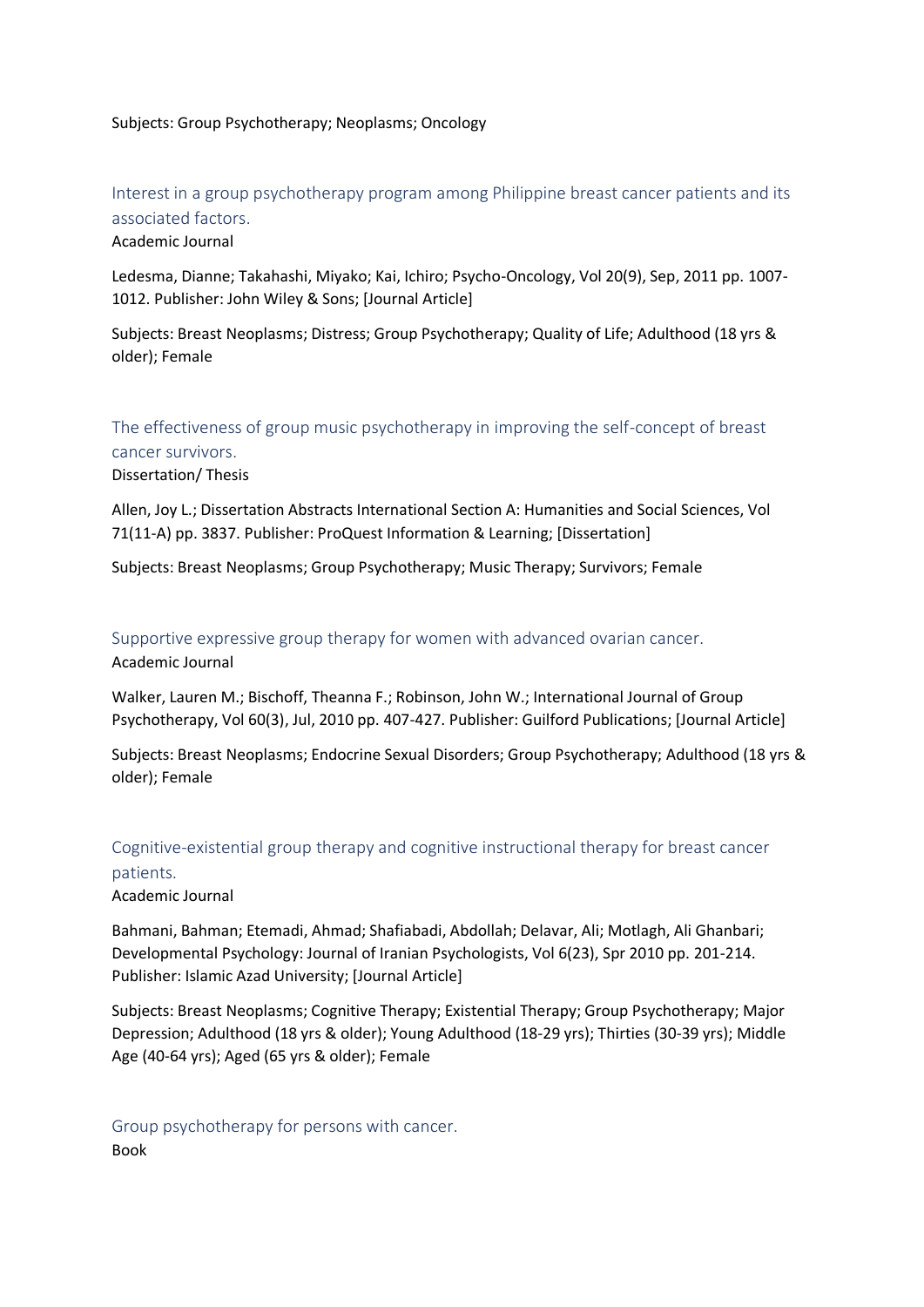Spira, James L.; Casden, Danielle R.; In: Psycho-oncology., 2nd ed. Holland, Jimmie C. (Ed); Breitbart, William S. (Ed); Jacobsen, Paul B. (Ed); Lederberg, Marguerite S. (Ed); Loscalzo, Matthew J. (Ed); McCorkle, Ruth (Ed); Publisher: Oxford University Press; 2010, pp. 408-414. [Chapter]

Subjects: Group Psychotherapy; Neoplasms; Psychosocial Factors

# <span id="page-16-0"></span>Survival following psychotherapy interventions.

#### Book

Kissane, David W.; In: Psycho-oncology., 2nd ed. Holland, Jimmie C. (Ed); Breitbart, William S. (Ed); Jacobsen, Paul B. (Ed); Lederberg, Marguerite S. (Ed); Loscalzo, Matthew J. (Ed); McCorkle, Ruth (Ed); Publisher: Oxford University Press; 2010, pp. 479-482. [Chapter]

Subjects: Intervention; Neoplasms; Psychotherapy; Survivors

# <span id="page-16-1"></span>Psicoterapia positiva grupal en cáncer. Hacia una atención psicosocial integral del superviviente de cáncer.

#### Academic Journal

Translated Title: Positive group psychotherapy in cancer. Ochoa, Cristian; Sumalla, Enric C.; Maté, Jorge; Castejón, Vanesa; Rodríguez, Ana; Blanco, Ignacio; Gil, Francisco; Psicooncología, Vol 7(1), 2010 pp. 7-34. Publisher: Asociación de Psicooncología de Madrid; [Journal Article]

Subjects: Group Psychotherapy; Neoplasms; Positive Psychology; Survivors

# <span id="page-16-2"></span>Meaning-centered group psychotherapy for patients with advanced cancer: A pilot randomized controlled trial.

#### Academic Journal

Breitbart, William; Rosenfeld, Barry; Gibson, Christopher; Pessin, Hayley; Poppito, Shannon; Nelson, Christian; Tomarken, Alexis; Timm, Anne Kosinski; Berg, Amy; Jacobson, Colleen; Sorger, Brooke; Abbey, Jennifer; Olden, Megan; Psycho-Oncology, Vol 19(1), Jan, 2010 pp. 21-28. Publisher: John Wiley & Sons; [Journal Article]

Subjects: Group Psychotherapy; Neoplasms; Adulthood (18 yrs & older); Young Adulthood (18-29 yrs); Thirties (30-39 yrs); Middle Age (40-64 yrs); Aged (65 yrs & older); Male; Female

# <span id="page-16-3"></span>Group psychotherapy of dysfunctional fear of progression in patients with chronic arthritis or cancer.

#### Academic Journal

Herschbach, Peter; Berg, Petra; Waadt, Sabine; Duran, Gabriele; Engst-Hastreiter, Ursula; Henrich, Gerhard; Book, Katrin; Dinkel, Andreas; Psychotherapy and Psychosomatics, Vol 79(1), Dec, 2009 pp. 31-38. Publisher: Karger; [Journal Article]

Subjects: Brief Psychotherapy; Fear; Group Psychotherapy; Neoplasms; Rheumatoid Arthritis; Adulthood (18 yrs & older); Middle Age (40-64 yrs); Male; Female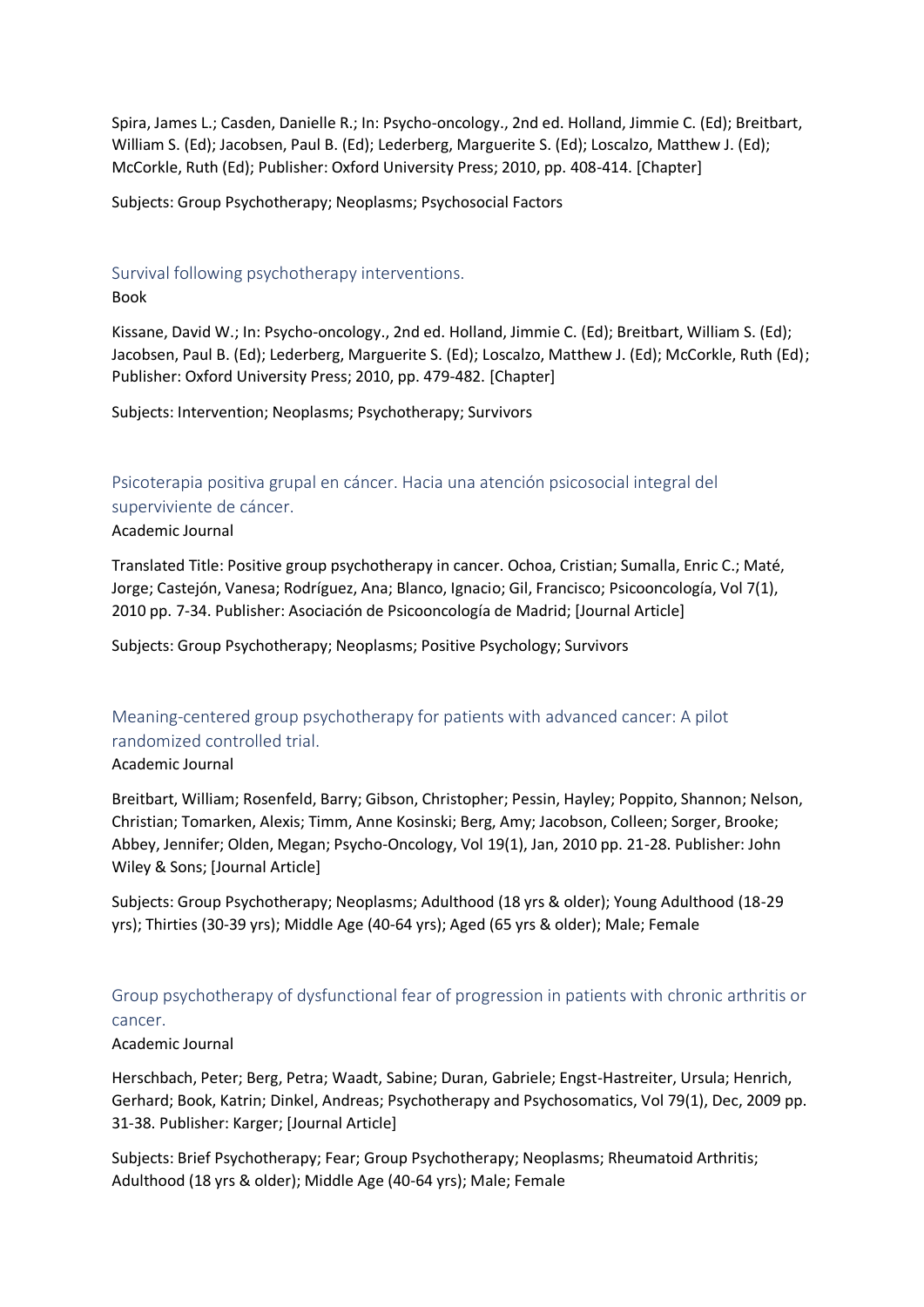# <span id="page-17-0"></span>Effects of supportive-expressive group therapy in breast cancer patients with affective disorders: A pilot study.

#### Academic Journal

Grassi, Luigi; Sabato, Silvana; Rossi, Elena; Marmai, Luciana; Biancosino, Bruno; Psychotherapy and Psychosomatics, Vol 79(1), Dec, 2009 pp. 39-47. Publisher: Karger; [Journal Article]

Subjects: Affective Disorders; Breast Neoplasms; Expressive Psychotherapy; Group Psychotherapy; Supportive Psychotherapy; Adulthood (18 yrs & older); Middle Age (40-64 yrs); Female

# <span id="page-17-1"></span>Effects of supportive-expressive group therapy on pain in women with metastatic breast cancer.

#### Academic Journal

Butler, Lisa D.; Koopman, Cheryl; Neri, Eric; Giese-Davis, Janine; Palesh, Oxana; Thorne-Yocam, Krista A.; Dimiceli, Sue; Chen, Xin-Hua; Fobair, Patricia; Kraemer, Helena C.; Spiegel, David; Health Psychology, Vol 28(5), Sep, 2009 pp. 579-587. Publisher: American Psychological Association; [Journal Article]

Subjects: Breast Neoplasms; Group Psychotherapy; Hypnosis; Hypnotic Susceptibility; Pain; Adulthood (18 yrs & older); Thirties (30-39 yrs); Middle Age (40-64 yrs); Aged (65 yrs & older); Female

# <span id="page-17-2"></span>The effectiveness of a psycho-educational group after early-stage breast cancer treatment: Results of a randomized French study.

#### Academic Journal

Dolbeault, S.; Cayrou, S.; Brédart, A.; Viala, A. L.; Desclaux, B.; Saltel, P.; Gauvain-Piquard, A.; Hardy, P.; Dickes, P.; Psycho-Oncology, Vol 18(6), Jun, 2009 pp. 647-656. Publisher: John Wiley & Sons; [Journal Article]

Subjects: Breast Neoplasms; Emotions; Group Psychotherapy; Psychoeducation; Treatment Effectiveness Evaluation; Adulthood (18 yrs & older)

# <span id="page-17-3"></span>'A study on the efficacy of body-mind-spirit group therapy for patients with breast cancer':

#### Commentary.

#### Academic Journal

Erceg-Hurn, David; Journal of Clinical Nursing, Vol 18(11), Jun, 2009 pp. 1660-1661. Publisher: Wiley-Blackwell Publishing Ltd.; [Comment/Reply]

Subjects: Anxiety; Breast Neoplasms; Group Psychotherapy; Major Depression

<span id="page-17-4"></span>Status of psychological trials in breast cancer patients: A report of three meta-analyses. Academic Journal